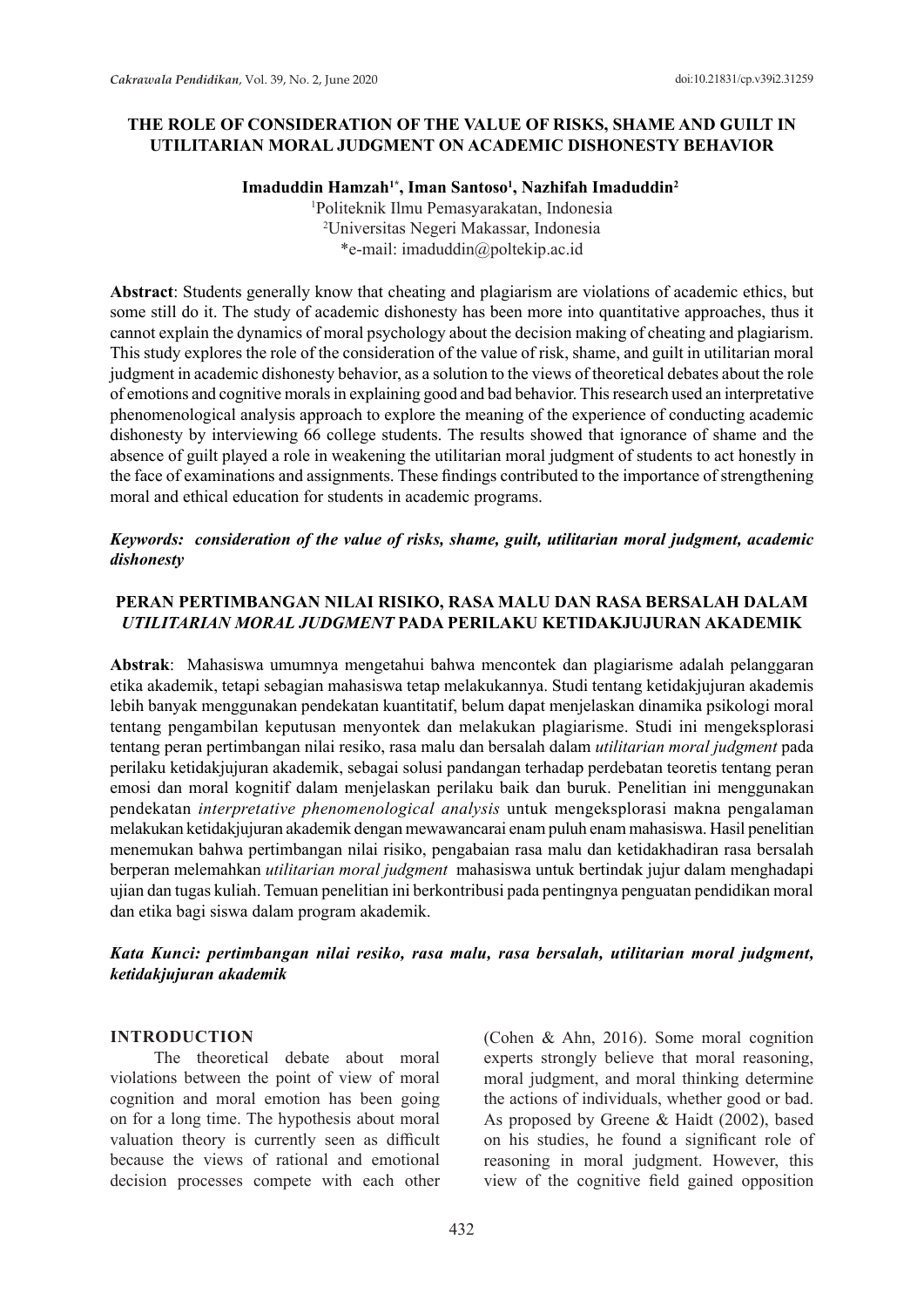from an moral emotion researcher who argued whether or not the individual action was a result of emotional response, such as shame, guilt, embarrassment. This view was reinforced by several studies suggesting that moral emotions affect prosocial behavior (Torstveit, Sütterlin, & Lugo, 2016), behavioral offenses (Day, 2014), and social commitments (Keltner, Horberg, & Oveis, 2006).

Other experts try to mediate the debate of moral cognition and emotions, with the opinion that there is the involvement of reasoning and emotional awareness towards moral decision making. According to Haidt (2001), moral judgment evaluates good-bad actions by reasoning processes (cognition), also involves affective valence (good-bad, likes-dislikes) that occurs automatically and unconsciously (Waldmann, Nagel, & Wiegmann, 2012). This research explored the role of moral emotion involvement in moral decision making in academic dishonesty behavior.

Academic dishonesty is a form of moral violation in the world of higher education. "Academic dishonesty is an act which includes" cheating, 'cheating,' and" plagiarism, "theft of ideas and other forms of intellectual work" (Jones, 2001: 2). According to Jones (2001), cheating is any attempt to cheat or cheat by ignoring values and norms to obtain unfair advantages. Plagiarism is the activity of taking other people's ideas and then recognizing them as their work, or paraphrasing the writing in their sentences, taking the whole text and then rewriting it (Zalnur, 2012).

Some recent studies on academic dishonesty with a quantitative approach are still very dominant. A bibliography study with the academic dishonesty theme of 1332 publications (early 1960-2017) stated that many studies identified correlation and influence of factors on the behavior of academic dishonesty (Marques, Reis, & Gomes, 2019). Similarly, some of the studies in some countries are usually conducted a statistical analysis of factors correlated and predictors. The meta-analysis of seventeen international publications found that conscientiousness and agreeableness are the strongest predictor of academic dishonesty (Giluk & Postlethwaite, 2015). The findings of the survey against students in Russia who conducted academic dishonesty found that the subjective norm dominates as the most reliable predictor and its weak control of behavior is positively linked to dishonest behavior (Maloshonok & Shmeleva, 2019).

Meanwhile, some studies were conducted in the Middle East, and China used quantitative methods. Research Ahmed, (2018) found that 65% of private students do cheating using mobile phones and tablets. Studies using regression analysis reveal that gender, perception of peers, and seriousness awareness of the academic dishonesty of Chinese and Taiwanese students into significant variables predicting themselves of self-reported academic dishonesty (Yang, Chiang, & Huang, 2017), demographic variables, academic orientation, and self-efficacy have a predictor value on the behavior of cheating, plagiarism, and falsification of students in Australia (Marsden, Carroll, & Neill, 2005).

The study of the methods used in many plagiarism articles and cheating found that most articles used a quantitative approach (e.g. Warsiyah, 2015; Santoso & Yanti, 2016; Silvana, Rullyana, & Hadiapurwa, 2017). These articles did not count the subjective dynamics of why students commit academic dishonesty. The findings of the study put forward more psychological determinants or factors that correlate with academic dishonesty, such as attitudes and levels of education (Cahyo & Solicha, 2014), fear of academic failure (Fatimah, 2018), self-confidence (Reyaan & Hary, 2017), and cheating self-efficacy (Hendiarto & Hamidah, 2014).

Student academic dishonesty, such as cheating behavior and plagiarism is an act that has a personal psychological background. This study aims to explore the role of shame and guilt in the moral decisions of individuals committing academic, moral violations (cheating and plagiarism). Understanding the morality of decision-making and individual emotions towards cheating and plagiarism will be described through the interpretation of the individual's experience. Theoretically, this study provides a more in-depth explanation of the moral relations of cognition and emotional morals that there are currently many psychologists who debate it.

The prohibition of cheating and plagiarism are moral values that are instilled by educational institutions to students since elementary school. Parents and teachers have internalized that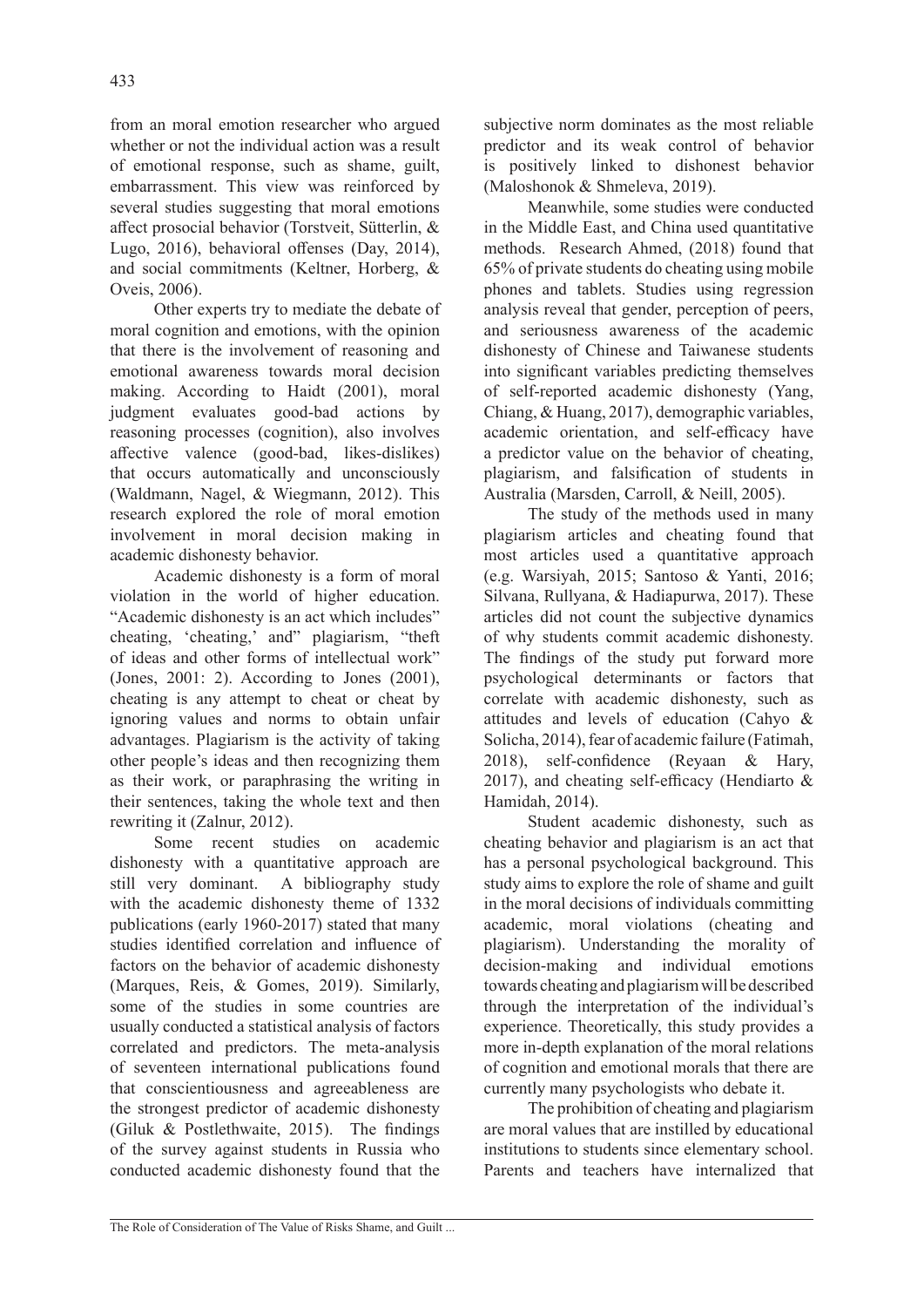cheating is bad behavior. Someone who cheats and plagiarism will get formal sanctions and punishment (assessment does not pass) and social (shame).

Shame and guilt, including pride, are members of the "self-conscious emotion" group that is generated by self-reflection and self-evaluation (Tangney, Stuewig, & Mashek, 2007). Shame is a form of emotional awareness. Shame is a form of individual self-evaluation of his actions based on standards, rules, and norms (Lewis, 2011). According to Tangney (1990), Individuals with shame experiences experience significant changes in self-perception, accompanied by feelings of self-disclosure, feelings of worthlessness, and helplessness. Guilt is an uncomfortable moral emotion that occurs when someone has violated social norms (Torstveit *et al*., 2016). According to Grainger (2004), the emotions of guilt are negative feelings that people can experience because of mistakes, such as dishonesty or deceiving others.

Moral psychology studies have long focused on aspects of reasoning. In the view of utility (consequentialism), moral decisions are controlled by "cognitive" processes. In cognitive processes, utilitarian reasoning constructs hypotheses to be logical and controlled. It determines the weight in determining utility goals, which will lead to conclusions on useful goals (Cohen & Ahn, 2016) so that moral decision making always aims to produce all the best consequences for all parties, directly or indirectly (Greene, 2007). However, some recent evidence shows that moral judgment is more a matter of emotional and affective intuition than deliberate reasoning (Greene & Haidt, 2002). According to Paxton & Greene (2010), in utilitarian moral judgments, judgments are naturally considered to reflect concerns about rights and obligations, driven primarily by intuitive emotional responses. The dualprocess theory that embraces the cognitive and moral perspectives of emotions suggests that cognitive processes and automatic emotional responses control utilitarian moral judgments. However, some data have not shown a causal relationship between emotional responses and moral decisions (Greene, Morelli, Lowenberg, Nystrom, & Cohen, 2008).

This study proposes a theoretical and empirical debate solution between cognitive and emotional perspectives in explaining moral acts of violation. The involvement and integration of moral cognition and moral emotion in decision making can be in the context of the process and dynamics of interaction between these factors. This study aims to explore the role of consideration of the value of risk, shame, and guilt in the process of utilitarian moral judgment in academic dishonesty behavior. An essential benefit of the explanation of the results of this study is the need to strengthen moral education and academic ethics programs for students with different backgrounds of moral standards.

# **METHOD**

The current research used the interpretative phenomenological analysis (IPA) method. This qualitative approach aims to understand and present one's experience and actions as they experience, engage, and live in a situation (Elliott, Fischer, & Rennie, 1999). The IPA method is used to explore in detail how the informant understands their personal and social worlds, and the main focus is the meaning of experience, events, certain circumstances for participants (Smith & Osborn, 2008). With this approach, the experiential of reasoning and emotional process experience of the participants ' moral decisions are excavated in the context of academic dishonesty actions. IPA can examine the details of individual life experiences and how individuals understand their experiences (Eatough & Smith, 2008).

# **Participants**

The IPA offers adaptations and approaches intended to provide a personal privilege to provide complete and in-depth explanations (Pringle, Drummond, McLafferty, & Hendry, 2011). Phenomenological analysis focuses on personal meaning, and its relationship with the world at an individual level (Larkin, Shaw, & Flowers, 2019). The choice of subjects in the IPA's operationalization is based on the effort to understand the specific phenomenon from the perspective of a particular group (Smith & Osborn, 2008). Research focuses on the issue of cheating and plagiarism conducted by college students when working on exams, making papers, and thesis. Research has been conducted at a private college in Tangerang City, Banten Province, Indonesia. Participants have been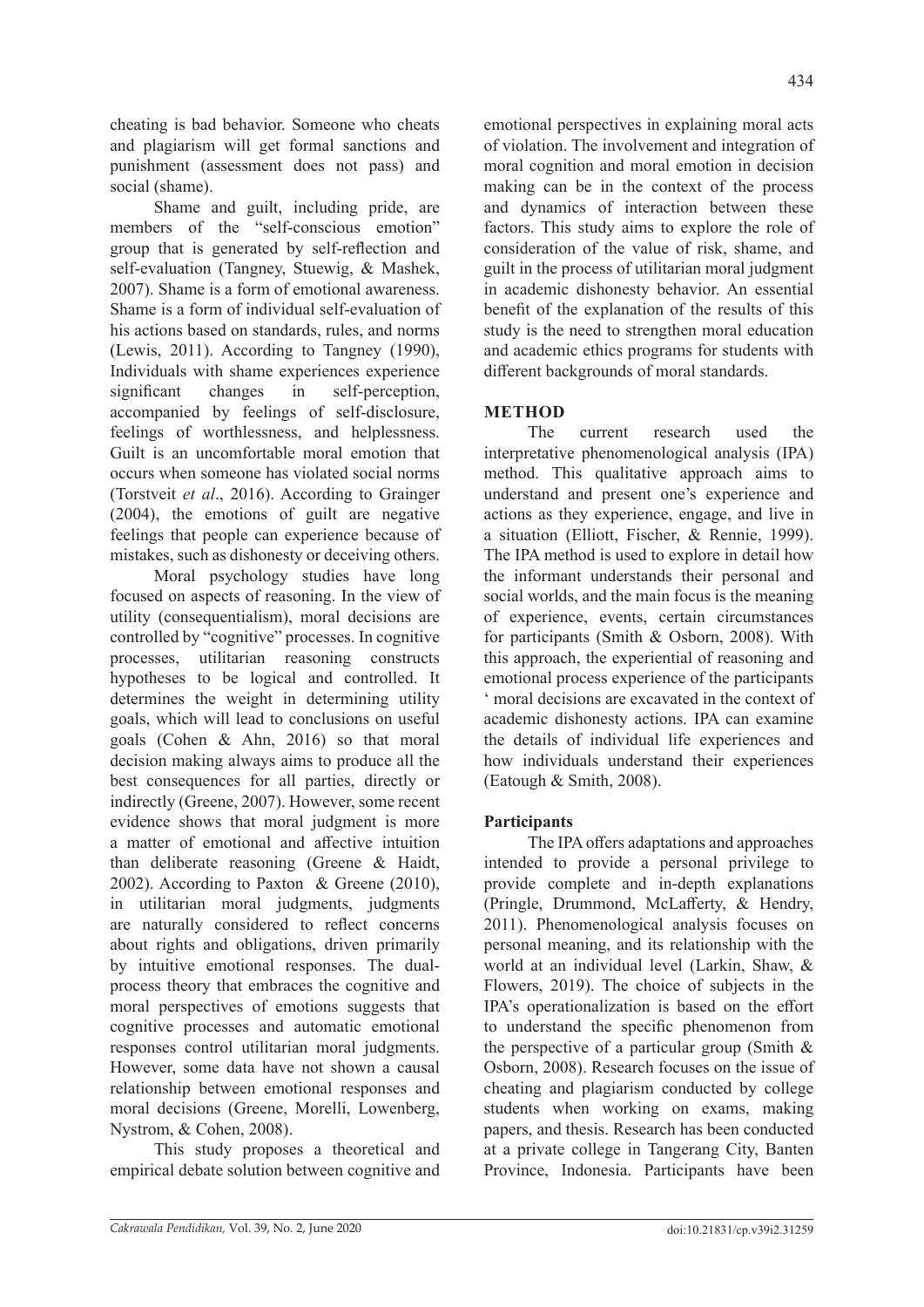recruited through a self-reported survey of ever/ yet cheating or plagiarism to students originating from six departments. Of the 120 students who populate the survey, purposive sampling reported seventy-nine students who claimed to have been cheating or plagiarism. Sixty-six student participants who have expressed a willingness to interview about their experience.

Student participants who were selected and willing to take part in the interview consisted of 54.5 percent of men  $(n = 36)$  and 45.5 percent of women  $(n = 30)$ . The age range of informants was mostly at the age of 18-19 years  $(n = 40)$  of 60.6 percent. Ages 20-21 years (*n* = 19) and 22- 24 years  $(n = 7)$ , respectively 28.8 percent and 10.6 percent.

#### **Procedures**

The technique of data collection with the IPA method, gives participants the possibility to give detailed explanation in their own words. IPA interprets individual experiences, obtained through various means. Including interviews, conversations, observations, personal experiences, and textual analysis (Kidd, 2002). IPA researchers analyze in detail how participants feel and understand things that happen to them (Smith & Osborn, 2008). Researcher explain to participants that all statements from interviews are transcribed under an anonymous name to ensure their confidentiality and privacy.

The data collection of this study used a semi-structured interview technique using Indonesian. Semi-structured interviews have the character of interactive dialogue exchange, a relatively informal style, centered on topic themes, and researchers ask questions flexibly and without being sequenced, allowing researchers to develop unexpected themes (Jason, 2002). Participants who have stated their willingness to be contacted by telephone to determine the schedule of interviews. Participant interviews were conducted for 20-30 minutes recorded using a voice recorder. Interview questions include the reasons for cheating and plagiarism, the benefits, and the views of informants about cheating and plagiarism as behavior that violates academic norms and ethics. Furthermore, the recording of interview results is transcribed, classified, and coded manually according to the concepts and themes that emerge.

To find themes in the form of meaning units, researchers conducted an interview transcript analysis. Collins and Nicolson (2002), as quoted by Brocki & Wearden (2006), use this stage of analysis to make any notes in the contents of transcripts, relating the previous literature and the design of theoretical models of research topics. The next stage of analysis looks for connections between themes with a logical approach and grouping themes. The informant's answers describe the meaning of the individual to his experience of cheating and plagiarism, breaking it down into specific sub-themes and themes.

## **RESULT AND DISCUSSION Result**

Explanation of each participant from the interview results illustrates the understanding, experience and activities carried out in the context of cheating behavior and their plagiarism, including self-assessment of the actions they take. Researchers try to capture participants' experiences of dishonesty, and identify the core structure and characteristics of their experiences. In this process the researcher tries to break free from prejudice, and carefully describe the meaning of participants' understanding and experience based on the story being told. The results of the study using science to the experience of students cheating and plagiarism have gained three main themes as shown in Table 1. To maintain confidentiality and ethical reasons, citation transcripts of participant interviews on the results of this study use a pseudonym.

#### *Theme I: Consideration of the value of risk*

The results of the participant interviews showed that cheating and plagiarism were actions taken based on the consideration of reducing the estimated risk of loss. Estimated losses will be received by calculating if it fails to complete the exam and make a good paper. Consideration of the value of risk is the process of comparing and assessing an action and the possible consequences obtained if the actions of cheating and plagiarism are done or not done. This theme includes sub-themes consisting of consequences, self-efficacy, ease and efficiency of time, and situation appraisal. The sub-theme is arranged based on the concept identification code, from the participant's answer, as follow: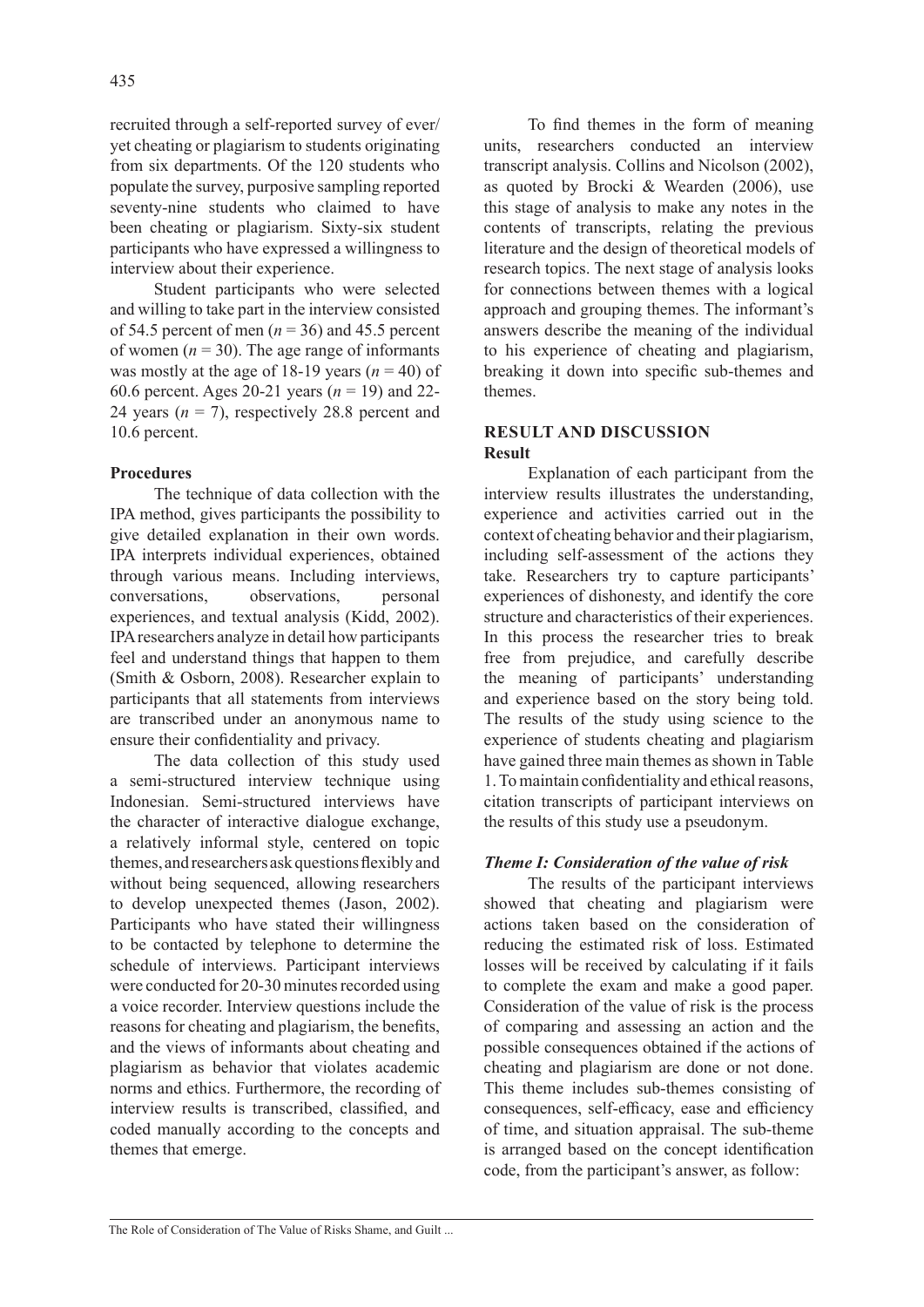| No. | <b>Main themes</b>                     | <b>Subthemes</b>               | <b>Keywords</b>                                                                                                                                                             |
|-----|----------------------------------------|--------------------------------|-----------------------------------------------------------------------------------------------------------------------------------------------------------------------------|
| 1.  | Consideration of<br>the value of risks | consequences                   | high grades, don't want bad grades, don't get<br>sanctions,                                                                                                                 |
|     |                                        | self efficacy                  | lack of understanding, do not know how to do,<br>lack of preparation, brain stuck, confused, lack of<br>confidence in the answers themselves                                |
|     |                                        | ease and efficiency<br>of time | doing fast, easy, not complicated, saves time                                                                                                                               |
|     |                                        | time pressure                  | short time, divide the other busy time, pressing                                                                                                                            |
|     |                                        | situation appraisal            | careless supervisors, many college assignments,<br>urgent conditions,                                                                                                       |
| 2.  | Ignorance of the<br>shame              | apathetic                      | it's each other's business, just leave it be, I don't<br>care, just ignore it                                                                                               |
|     |                                        | socialreinforcement            | other people also do it, cooperate with each other,<br>Other students have also, has become a culture,<br>common today                                                      |
| 3.  | Absence of guilt                       | Realistic choice               | forced, what can I do, the instant way of good<br>grades                                                                                                                    |
|     |                                        | justification                  | trapped time, sophisticated times the number of<br>works shared, demands good grades, not copying<br>all, for additional material, helping complete<br>deadline assignments |
|     |                                        | social beliefs                 | It's normal, people are used to it, it's a common<br>thing, friends also cheat                                                                                              |

**Tabel 1. Themes and Subthemes Academic Dishonesty**

I cheated for fear of my bad grades and afraid of remedial, do not want to bother, and do not want to think long, copy and paste from Google, change the writing a little. (Latif)

My main goal is to get the assignment done quickly and get good grades. (Erry)

The participants' answers about Theme 1 show that there was a weak state of participant's self-confidence to complete working on exams and assignments (self-efficacy). This reasoning is revealed from the meaning of the participant's answer keywords as listed in Table 1 contains the lack of understanding, do not know how to do, lack of preparation, brain stuck, confused, lack of confidence in the answers themselves. These words present a picture of the experience that participants assess the readiness and capability itself, unable to deal with the situation exams and assignments. The informant also showed a low effort to face the situation of demanding good grades, mastering material and writing papers, expressed in words, "lazy, no enthusiasm. "

Time limit pressure becomes a significant situational factor that suppresses participants from cheating and plagiarism. Participants interpret cheating and plagiarism as a response to limited time and take advantage of opportunities.

The following excerpt statement related to the meaning of the sub-theme: time pressure, situation appraisal:

> At that time the supervisor was off guard. (Najwa)

> My main goal is to get the assignment done quickly and get good grades (Mustofa)

Theme findings "consideration of the value of benefits" illustrates moral acts of violation (cheating and plagiarism) using an assessment of the calculation of the magnitude of benefits and immediate benefits. Informants expect to get a result of their actions in the form of high-value results (avoid low value), faster completion time, time limit pressure solutions, low mobilization of business energy, with low self-efficacy roles. When comparing with honesty, informants interpret their actions as having more significant benefits. Not cheating or obeying the rules of writing scientific papers is not the right decision because it has a risk of adverse effects as a student.

> I want to get good grades and save time because I don't need to think hard, just copy. (Agil)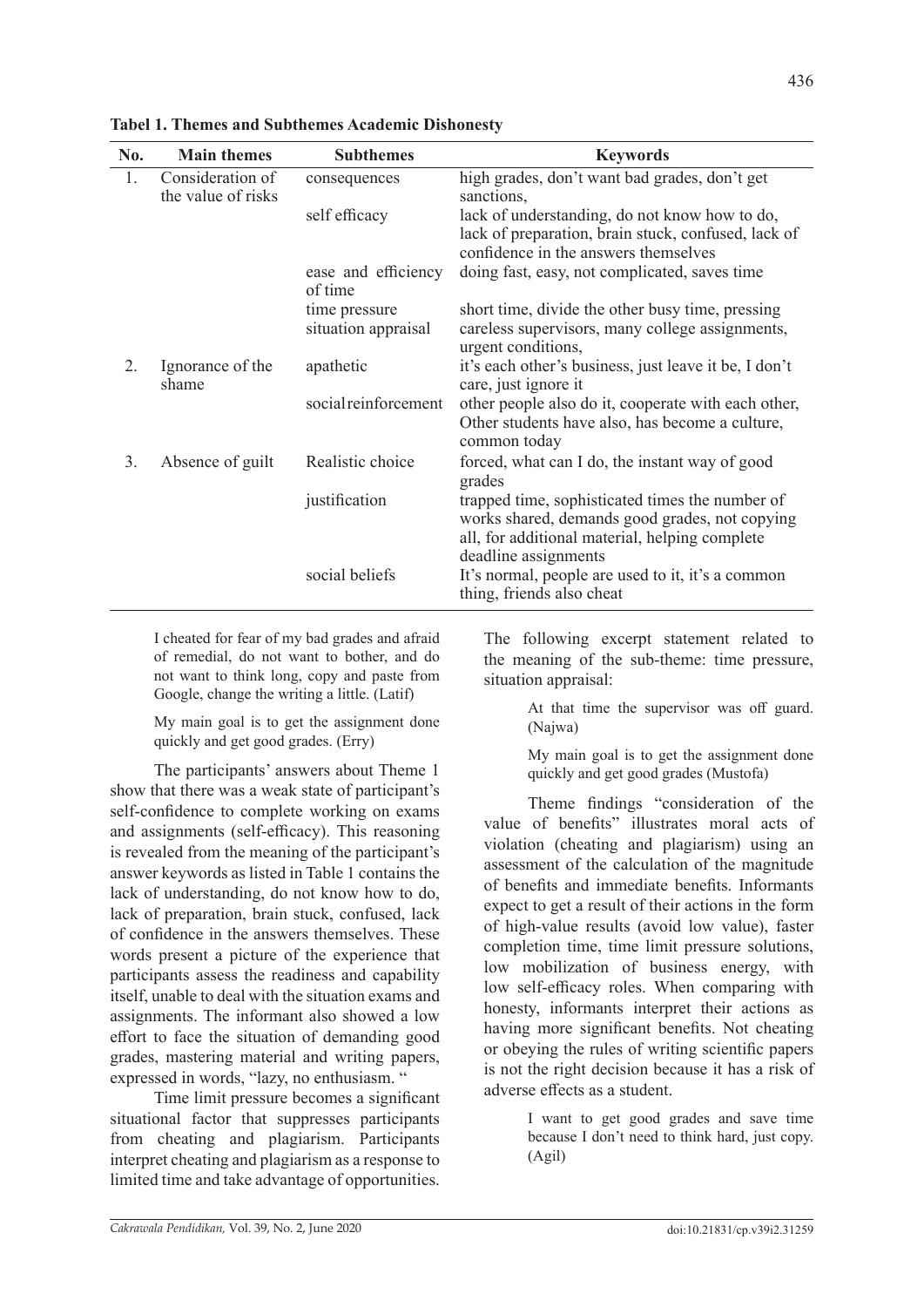437

## *Theme 2: Ignorance of shame*

Shame is related to public disclosure of individual shortcomings or mistakes. Shyness represents participants' emotional awareness of the possibility of other people's reactions to acts of violating social norms. Ignorance of shame arises when informants deny other people's responses to wrongdoing (cheating and plagiarism), with apathetic and social reinforcement. Statement of participants with academic dishonesty with the words "normal" and do not feel cheating. The meaning of the participant's experience that social responses are not wrong reinforces the lack of shame over his dishonest actions.

> My view is normal to them. Instead, they joined in cheating. Do I cheat, he also did it. (Aswan)

They also cheat, I enjoy. (Indra)

Some of the participant's statements have the meaning that the act of academic violation is not an embarrassment. The participants felt that the violation was a personal action, but could be socially tolerated so that there was no adverse social risk. The disregard for shame in the practice of academic dishonesty, showing low emotional awareness, weakens the decision of students to do academic honesty.

# *Theme 3: Absence of guilt*

Guilt appears as an evaluation of personal and confidential emotional awareness, after taking an action that is immoral and by social norms. Participants know and realize cheating and plagiarism are violations of ethics and morals in the academic environment. Feelings of guilt also involve negative assessments of student behavior, the emergence of feelings of tension, and sincere regret.

The participant's answer with sub-themes realistic choices, justifications, and social beliefs, precisely illustrates that the informant believes that he has made a personal decision that is right and gets excellent benefits. The participants interpreted consciously cheating, and plagiarism was not an act of violating social normality for himself, so it did not show remorse for his actions. One informant stated:

> Cheating is okay. Cheating is not always negative, plagiarism too. According to me personally, that has a positive side. This

cheating among people is a familiar, common or prevalent (Aswan)

Guilt is related to self-regret for actions that violate personal moral standards. However, the participant's answer when asked about cheating behavior and plagiarism that has been done reflects the regrets of moral standards. Regret arises when participants do not get value or benefit from cheating and plagiarism. This response is more describing disappointed emotions, such as the answer of an participant who stated:

> Take it easy, because the exam questions are difficult to answer, and if the grades are good, very grateful. But if the value is low, I become upset. (Kodri)

# **Duscussion**

Studies have found that cheating and plagiarism informant considers better gains in the process of choosing action—analysis of profit actions along with the calculation of losses to be gained. The conclusions taken are determined by the power of the causal relationship between action and outcome (Elqayam, Wilkinson, Thompson, Over, & Evans, 2017). Greene *et al*. (2008) argue that the assessment of the consequences/utilitarian for a greater good is support controlled cognitive process that looks like moral reasoning (Paxton & Greene, 2010). The perception of loss in moral judgment is based on two possible reasons, the first perception of danger that reflects the moral of thinking to justify itself, the second is the danger fundamental to the fundamental foundation undertaken and defended by moral judgment

# (Schein & Gray, 2018).

The philosophy of consequentialism states that the truth or error of action is based on the 'goodness' or 'badness' of the consequences of the action (Robertson & Walter, 2007). But according to this view, right or justified actions depend on the consequences of cause and effect; they have more intrinsic value than alternative actions (Brink, 1986). This value is related to welfare or happiness.

Individuals understand that academic dishonesty is not a good action. Based on the results of the interview, morally, they already have the view that cheating and plagiarism are acts that violate academic standards and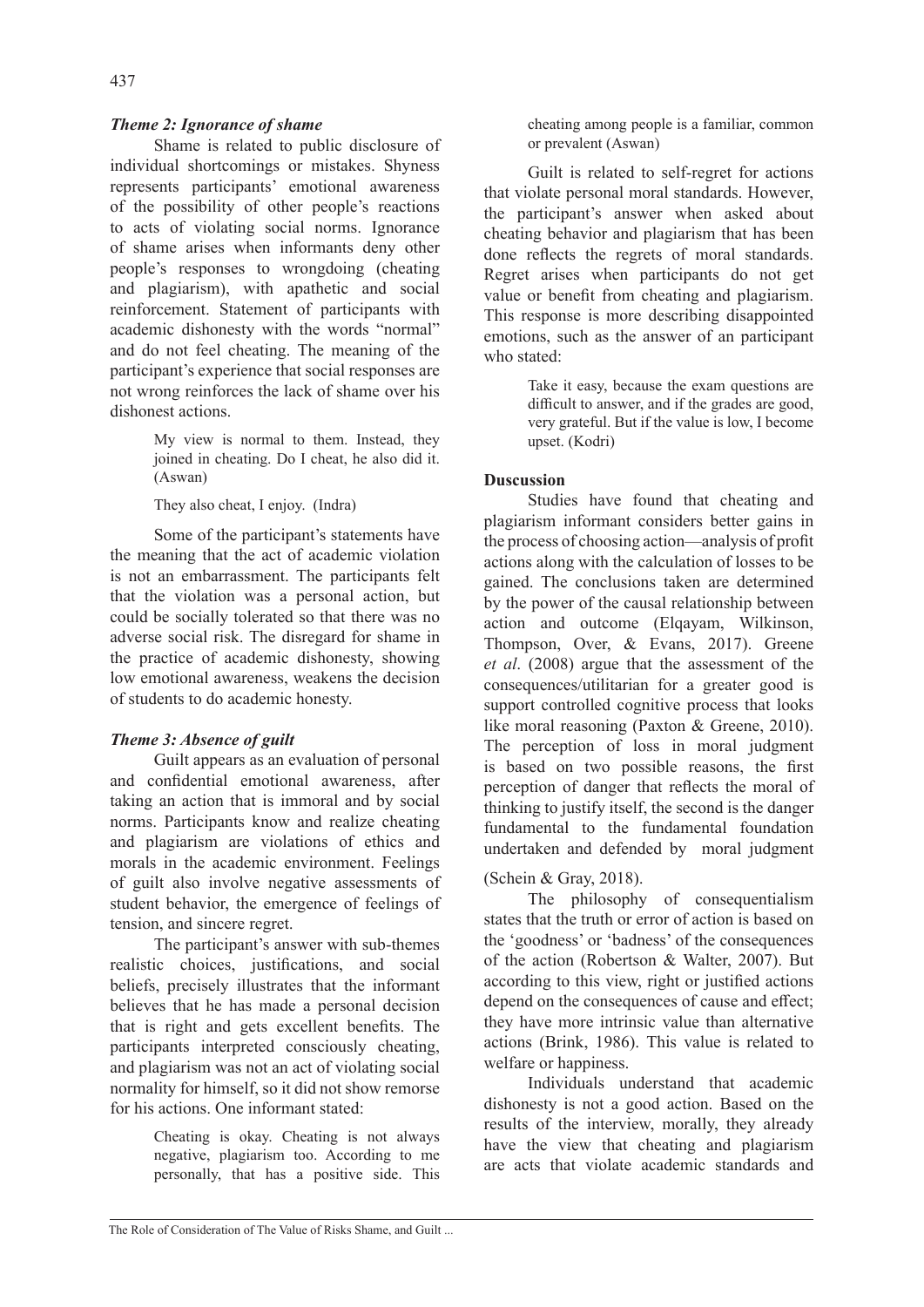norms. But the confusion in decision making and action occurs when individuals consider the consequences of honest or dishonest actions. The internalized moral basis of individuals states that academic dishonesty is bad deeds. Personal values can change when individuals face a dilemma between the advantages and disadvantages of their actions. Individuals redefine good and bad deeds in exam situations and complete urgent paper assignments.

The results of this study found that consideration of cognitive usefulness became a strong foundation of academic dishonesty. According to Prihantini & Indudewi (2016), based on the concept of rewards and punishment, student plagiarism is one of the actions that consequently gets good grades as prizes and avoids lecturers' anger as punishment. Mujahidah (2018) links this benefit with the achievement of goals with cheating behavior, which is to improve grades, not fail tests, and the need for recognition..

The cognitive process of the informant produces a view of 'low value' as an unpleasant condition (punishment), causing fear of failure (Fatimah, 2018). While 'good value' as a goal that provides pleasant benefits (reward). Decision-makers must assess and compare the consequences of each action, then draw normative conclusions made specifically (Elqayam *et al*., 2017).

Academic dishonesty, based on a utilitarian moral judgment explanation, related to achieving well-being or safety, results in pleasure or satisfaction preferences for subjective desires (Brink, 1986). Moral assessment is based on principles driven by controlled cognitive processes, considering the consequences of actions, ie, good things are what produce the best results for most people (Elqayam *et al*., 2017; Greene, 2007). The choice of utilities that most determine the maximum decision making the decision to take action, after comparing it with the risks and uncertainties that will occur (Sheng, 1998).

The reasoning for the benefits (utility) of dishonesty in this study found an effect of self-efficacy. Individuals who show a lack of confidence in their abilities get high marks. This personal situation reinforces the value of the benefits and justification for his dishonesty. This finding is in line with the conclusions of the study of Shara (2016) and Aulia (2015), which revealed that someone who has high selfefficacy, will have low cheating behavior.

Self-conscious emotions play a central role in motivating and managing most of the thoughts, feelings, and behavior of individuals (Tracy & Robins, 2007). Hume states that moral judgment is a result of previously different emotions (Waldmann *et al*., 2012). Emotions such as shame and guilt are moral emotions that are key elements of the moral set of human beings, which affect the relationship between moral standards and moral behavior (Tangney *et al*., 2007). The results of this study indicate that moral, emotional conditions such as low shame and absence of guilt reinforce academic dishonesty decisions. Students reconsider the act of violating academic norms to be able to accept it. This tolerance is present because of a shift in the meaning of the right actions in a situational manner.

Shame qualifies as a dominant moral emotion, as one moves beyond the narrow conception of morality in terms of an autonomous ethic (Shweder, Much, Mahapatra, & Park, 1997). Individuals who cheat and plagiarism ignore the shame that arises in themselves because they consider it the most realistic choice, justification, and the belief that the action has no impact on social sanctions. So shyness illustrates a complex set of cognitive activities: evaluation of individual actions concerning their standards, rules, and goals, and global evaluation of themselves (Lewis, 2011). Shame also qualifies as a dominant moral emotion, as one moves beyond the narrow conception of morality in terms of autonomy ethics (Shweder *et al*., 1997)

Kedia & Hilton (2011) (as quoted from Gilovich, Medvec, & Kahneman, 1998) have found that regretting actions can cause painful "hot" emotions, whereas regret in actions is more likely to cause feelings of sadness. The psychological strength of emotions, such as guilt, enables individuals to obey the norms and values of academic honesty. According to Tracy & Robins (2004), individuals who try hard to be "good people" or treat others well, if doing such actions create pride in ourselves. However, if someone fails to do it, emotional awareness will appear like guilt or shame towards oneself. Moral emotions are adaptive to social functions and cohesion, motivating individuals to correct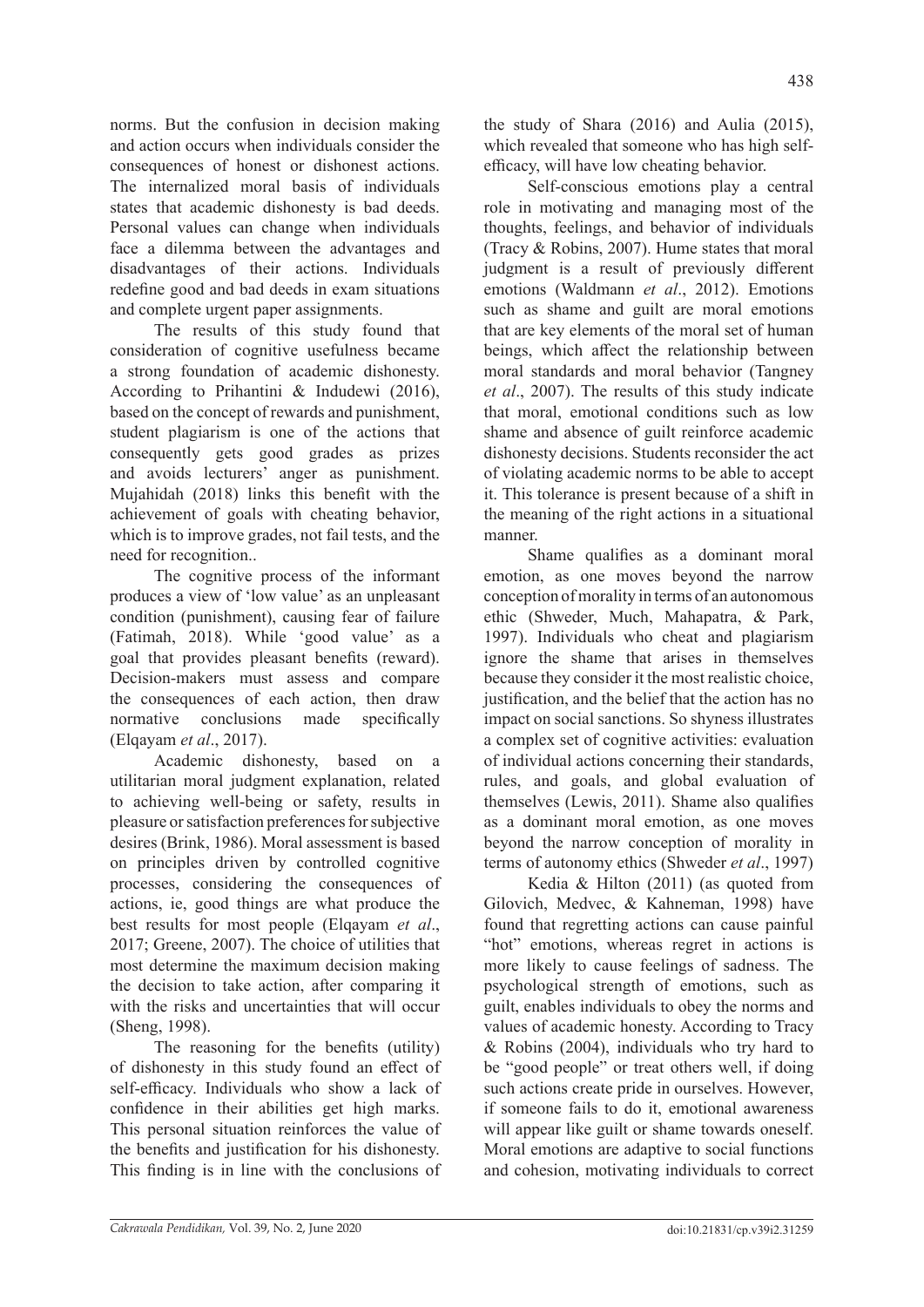wrong behavior or keep themselves following the norms of behavior (Torstveit *et al*., 2016).

The results of this study are in line with studies conducted by Torstveit *et al*. (2016). They concluded based on several studies that some individuals are more likely to think, feel, and act more ethically because of the lower threshold for experiencing guilt. Guilt combined with empathy can explain differences in prosocial behavior (Torstveit *et al*., 2016). If the student's position suffers from pressure, they tend to ignore the guilt, because they do not want to get punished (Prihantini & Indudewi, 2016).

According to Day (2014), metaphorically describing guilt as a bulky or heavy burden on one's conscience (Day, 2014). Feelings of guilt can arise following an individual action or non-action contrary to personal or community standards (lying, cheating, and stealing). Guilt as self-awareness and moral emotion because it involves self-evaluation, and plays an essential role in guiding moral behavior. Apart from feeling bad, feelings of regret, and tension colored guilt. Emotions of guilt or regret are present when individuals evaluate their behavior as a failure but focus on specific features of the self, or on self-action that lead to failure (Lewis, 2011).

According to Bogolyubova & Kiseleva (2016), situational experiences of shame are part of one's healthy psychological life and have adaptive functions. Shyness contributes to the normalization of social interaction and the maintenance of group norms because shyness is an indicator of individuals experiencing social threats, threats of rejection and exclusion from groups (Bogolyubova & Kiseleva, 2016).

Narcissistic tendencies on the informant and plagiarism are seen with the absence of guilt and ignoring the shame. According to Poless, Torstveit, Lugo, Andreassen, & Sütterlin (2018), Narcissists are described as individuals with dysfunctional personality traits such as lack of psychological awareness and empathy. Guilt absence is described from a negative evaluation of the unethical conduct of the informant, and whether this evaluation can affect the tendency of unethical action. Shame is also a negative evaluation of oneself, which then affects decision-making tendencies to conduct or conceal unethical academic behaviors.

Participants see the possibility of reducing the risk of low grades with academic dishonesty, thereby ignoring shame and guilt in making moral decisions. This conclusion encourages universities to make efforts to improve students' moral honesty. The study Roberts, Thomas, Novicevic, Ammeter, Garner, Johnson, & Popoola (2018) found that moral beliefs predict students' moral disengagement and subsequent unethical decision making related to academic dishonesty not only directly but also indirectly through the philosophy of ethics and moral identity of students. By being honest, learning outcomes can be better. The findings of the experimental study stated that there was a significant difference between the learning outcomes of the experimental class and the control class in which the honesty of the experimental class students was in the very good category and the control class was in a good category (Sitorus & Kristiani, 2019). The right strategy is to internalize moral values in the learning process by modeling, analyzing actual problems in the community, developing contextual education of values, and strengthening moral values that students have (Murdiono, 2010).

# **CONCLUSION**

Academic dishonesty is an act that results from utilitarian moral judgment based on the value of benefits. Several reasons underlie the assessment of benefits, including the calculation of the consequences of business results, assessment of self-efficacy, self-efficacy, time pressure, and situation assessment. Consideration of the value of these benefits alienates individuals from moral standards when moral emotions, such as shame and guilt, weaken. This study also proposes a slightly different view from Haidt (2001), who argues that cognitive and affective processes in moral judgment occur not automatically and consciously. This study found that the process of individual moral decisions can be done not automatically but through a conscious process of ignoring moral emotions that reinforce moral infringement decisions. Based on the findings of this research the organizers of higher education and educators need to pay attention about the internalization program values of honesty and academic ethics of students since the beginning.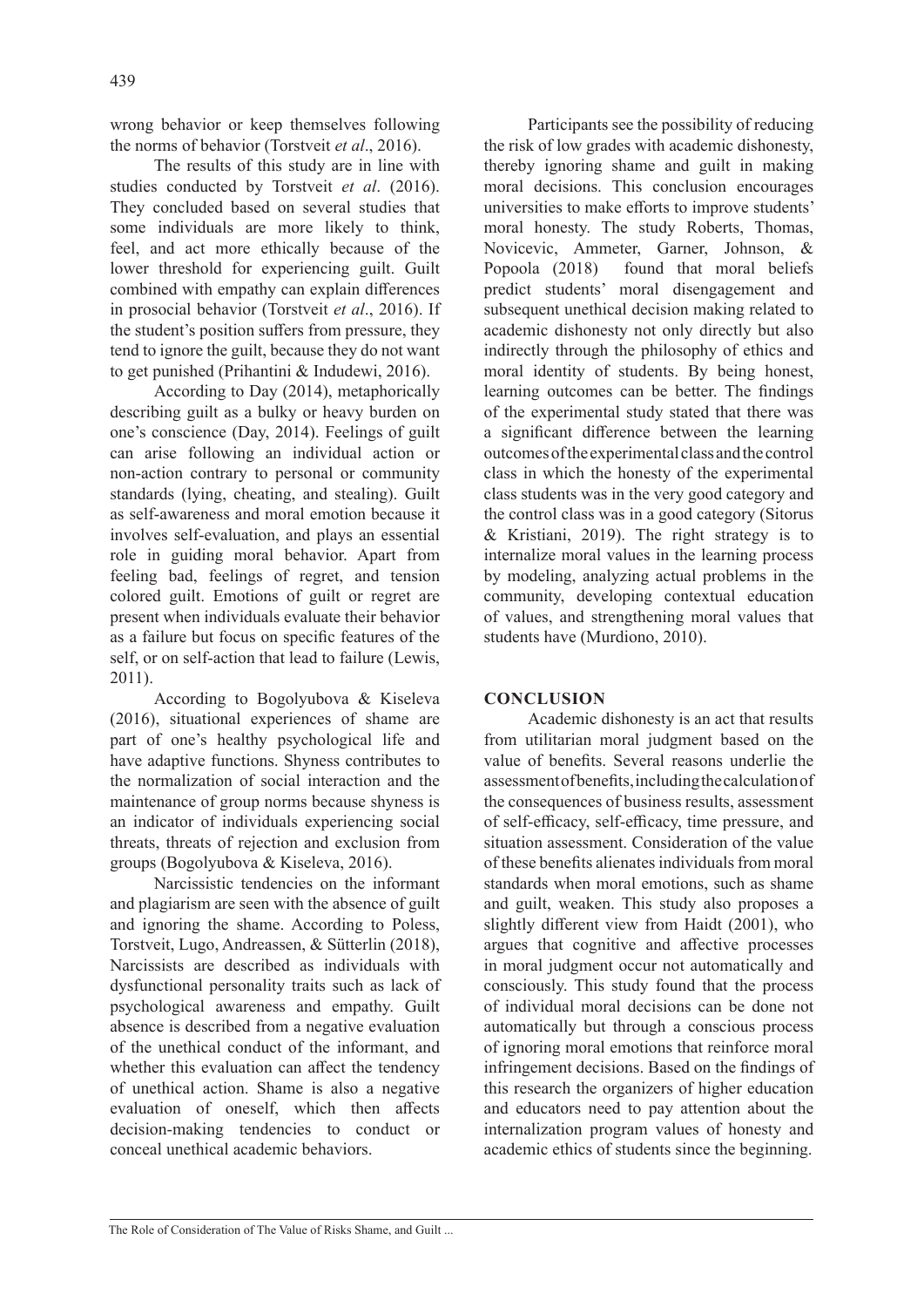#### **REFERENCES**

- Ahmed, K. (2018). Student perceptions of academic dishonesty in a Private Middle Eastern University. *Higher Learning Research Communications*, *8*(1), 16-29. doi:10.18870/hlrc.v8i1.400.
- Aulia, F. (2015). Factors related to academic cheating on students. *Jurnal RAP UNP*, *6*(1), 23-32. doi:10.24036/rapun. v6i1.6647.
- Bogolyubova, O. N. & Kiseleva, E. V. (2016). Experiencing shame. *Russian Education & Society*, *58*(11), 675-695. doi:10.1080 /10609393.2016.1342191.
- Brink, D. O. (1986). Utilitarian morality and the personal point of view. *Journal of Philosophy*, *83*(8), 417-438. doi:10.2307/2026328.
- Brocki, J. M. & Wearden, A. J. (2006). A critical evaluation of the use of interpretative phenomenological analysis (IPA) in health psychology. *Psychology and Health*, *21*(1), 87-108. doi:10.1080/14768320500230185.
- Cahyo, S. D. & Solicha. (2014). Factors that influence cheating behavior on students and students in Jakarta. *JP3I*, *VI*(1), 133- 141. doi:10.13140/ RG.2.2.30630.32324.
- Cohen, D. J. & Ahn, M. (2016). A subjective utilitarian theory of moral judgment. *Journal of Experimental Psychology: General*, *145*(10), 1359-1381. doi:10.1037/xge0000210.
- Day, M. V. (2014). Guilt. In T. R. Levine (Ed.), *Encyclopedia of deception*. Thousand Oaks, CA: SAGE Publications, pp. 427- 429. doi:10.4135/9781483306902.n16.
- Eatough, V., & Smith, J. A. (2008). Interpretative phenomenological analysis. In C. Wilig & W. Stainton-Rogers (Eds.). *The sage handbook of qualitative research in psychology*. Los Angeles: SAGE Publications, pp. 193-211.
- Elliott, R., Fischer, C. T., & Rennie, D. L. (1999). Evolving guidelines for publication of

qualitative research studies in psychology and related fields. *British Journal of Clinical Psychology*, *38*(3), 215-229. doi:10.1348/014466599162782.

- Elqayam, S., Wilkinson, M. R., Thompson, V. A., Over, D. E., & Evans, J. S. B. T. (2017). Utilitarian moral judgment exclusively coheres with inference from is to ought. *Frontiers in Psychology*, *8*(JUN), 1-18. doi:10.3389/fpsyg.2017.01042.
- Fatimah, D. G. (2018). Fear of failure and the intention of plagiarism in students. *Jurnal Psikologi Ulayat*, *5*(1), 46-59. doi:10.24854/jpu12018-177.
- Giluk, T. L., & Postlethwaite, B. E. (2015). Big Five personality and academic dishonesty: A meta-analytic review. *Personality and Individual Differences*, *72*(2015), 59-67. doi:10.1016/j.paid.2014.08.027.
- Grainger, R. (2004). Forgiveness and liturgy. In F. N. Watts & L. Gulliford (Eds.). *Forgiveness in context: Theology and psychology in creative dialogue*. London: T & T Clark, pp. 69-82.
- Greene, J. D. (2007). The secret joke of Kant's soul. In W. Sinnott-Armstrong (Ed.). *Moral Psychology: The neuroscience of morality: emotion, disease, and development*. Cambridge, MA: MIT Press, pp. 35-80.
- Greene, J. & Haidt, J. (2002). How (and where) does moral judgment work? *TRENDS in Cognitive Sciences*, *6*(12), 517-523. doi:10.1016/S1364-6613(02)02011-9.
- Greene, J. D., Morelli, S. A., Lowenberg, K., Nystrom, L. E., & Cohen, J. D. (2008). Cognitive load selectively interferes with utilitarian moral judgment. *Cognition*, *107*(3), 1144-1154. doi:10.1016/j. cognition.2007.11.004.
- Hendiarto, Y. & Hamidah, H. (2014). Hubungan antara self efficacy dengan perilaku menyontek saat ujian pada mahasiswa Universitas Esa Unggul. [The relationship between self-efficacy and cheating behavior during exams at Esa Unggul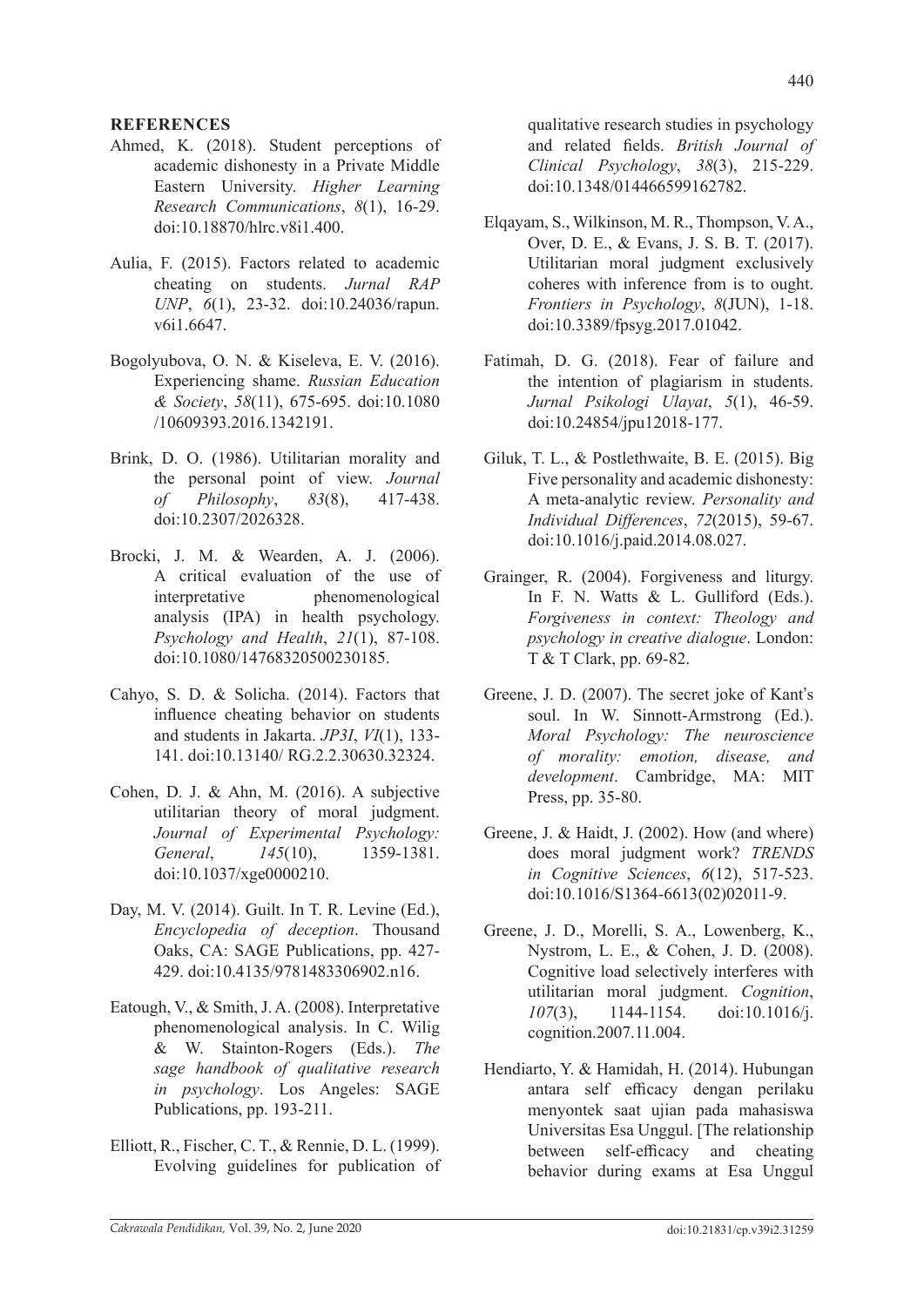University students]. *Journal Psikologi Klinis dan Kesehatan Mental*, *3*(2), 85-89. https://digilib.esaunggul.ac.id/hubunganantara-self-efficacy-dengan-perilakumenyontek-saat-ujian-pada-mahasiswauniversitas-esa-unggul-6134.html.

- Jason, J. (2002). *Qualitative researching* (Vol. 2). London: SAGE Publications.
- Jones, L. R. (2001). *Academic integrity & academic dishonesty: A handbook about cheating & plagiarism*. https://repository. lib.fit.edu/handle/11141/2601.
- Kedia, G. & Hilton, D. J. (2011). Hot as hell! The self-conscious nature of action regrets. *Journal of Experimental Social Psychology*, *47*(2), 490-493. doi:10.1016/j.jesp.2010.10.017.
- Keltner, D., Horberg, E. J. & Oveis, C. (2006). Emotions as moral intuitions. In J.P. Forgas (Ed.). *Affect in social thinking and behavior*. New York, NY: Psychology Press, pp. 161-175.
- Kidd, S. A. (2002). The role of qualitative research in psychological journals. *Psychological Methods*, *7*(1), 126-138. doi:10.1037/1082-989X.7.1.126.
- Larkin, M., Shaw, R., & Flowers, P. (2019). Multiperspectival designs and processes in interpretative phenomenological analysis research. *Qualitative Research in Psychology*, *16*(2), 182-198. doi:10.1080/ 14780887.2018.1540655.
- Lewis, M. (2011). The self-conscious emotions. In L. R. Williams, & D. P. Fromberg (Eds.). *Encyclopedia on early childhood development*. New York, NY: Routledge, pp. 1-5.
- Maloshonok, N. & Shmeleva, E. (2019). Factors influencing academic dishonesty among undergraduate students at Russian Universities. *Journal of Academic Ethics*, *17*(3), 313-329. doi:10.1007/s10805-019- 9324-y.
- Marsden, H., Carroll, M., & Neill, J. T. (2005). Who cheats at university? A self-report

study of dishonest academic behaviours in a sample of Australian university students. *Australian Journal of Psychology*, *57*(1), 1-10. doi:10.1080/000495304123312834 26.

- Marques, T., Reis, N., & Gomes, J. (2019). A Bibliometric study on academic dishonesty research. *Journal of Academic Ethics*, *17*(2), 169-191. doi:10.1007/ s10805-019-09328-2.
- Mujahidah, M. (2018). Situational factors, objective orientation, and locus of control as predictors of cheating practice: Modeling and testing. *Lentera Pendidikan: Jurnal Ilmu Tarbiyah dan Keguruan*, *16*(1), 35-52. doi:10.24252/ lp.2013v16n1a3.
- Murdiono, M. (2010). The strategy of internalizing religious moral values in the learning process in higher education. *Cakrawala Pendidikan*, *1*(3), 99-111. doi:10.21831/cp.v1i3.239.
- Paxton, J. M. & Greene, J. D. (2010). Moral reasoning: Hints and allegations. *Topics in Cognitive Science*, *2*(3), 511-527. doi:10.1111/j.1756-8765.2010.01096.x.
- Prihantini, F. N. & Indudewi, D. (2016). Plagiarism awareness and behavior among students (Study of the faculty of economics student, majoring in Accounting Semarang University). *Jurnal Dinamika Sosial Budaya*, *18*(1), 68-75. doi:10.26623/jdsb.v18i1.559.
- Poless, P. G., Torstveit, L., Lugo, R. G., Andreassen, M., & Sütterlin, S. (2018). Guilt and proneness to shame: Unethical behaviour in vulnerable and grandiose narcissism. *Europe*'*s Journal of Psychology*, *14*(1), 28-43. doi:10.5964/ ejop.v14i1.1355.
- Pringle, J., Drummond, J., McLafferty, E., & Hendry, C. (2011). Interpretative phenomenological analysis: A discussion and critique. *Nurse Researcher*, *18*(3), 20-24. doi:10.7748/nr2011.04.18.3.20. c8459.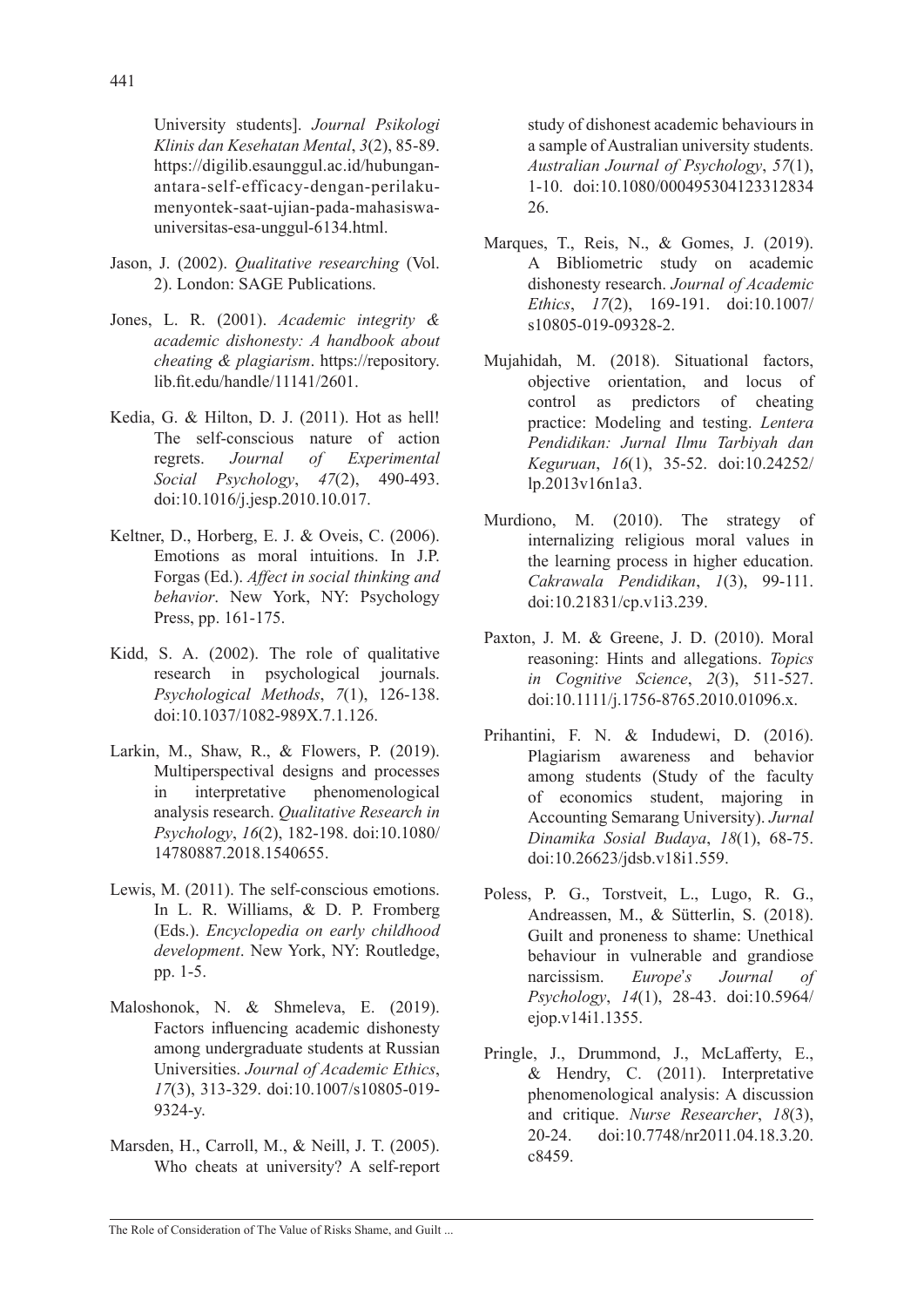- Reyaan, M. N. & Hary, T. P. (2017). The relationship between self-confidence and cheating behavior in students. *Jurnal Spirits*, *6*(1), 18-22. doi:10.30738/spirits. v6i1.1068.
- Roberts, F., Thomas, C. H., Novicevic, M. M., Ammeter, A., Garner, B., Johnson, P., & Popoola, I. (2018). Integrated Moral Conviction Theory of student cheating: An empirical test. *Journal of Management Education*, *42*(1), 104-134. doi:10.1177/1052562917710686.
- Robertson, M. & Walter, G. (2007). A critical reflection on utilitarianism as the basis for psychiatric ethics. *Journal of Ethics in Mental Health*, *2*(1), 1-4. http://hdl. handle.net/10822/965360.
- Santoso, D. & Yanti, H. B. (2016). Pengaruh perilaku tidak jujur dan kompetensi moral terhadap kecurangan akademik (academic fraud) mahasiswa akuntansi. [The influence of dishonest behavior and moral competence on academic fraud of accounting students]. *Jurnal Akuntansi Trisakti*, *3*(1), 57-72. doi:10.25105/jat. v3i1.4915.
- Schein, C. & Gray, K. (2018). The theory of dyadic morality: Reinventing moral judgment by redefining harm. *Personality and Social Review*, *22*(1), 32-70. doi:10.1177/1088868317698288.
- Silvana, H., Rullyana, G., & Hadiapurwa, A. (2017). Students' perception on the act of plagiarism in writing final assignment. *Jurnal Eductech*, *16*(3), 338-347. doi:10.17509/e.v16i3.8508.
- Shara, S. (2016). Hubungan self-efficacy dan perilaku menyontek (cheating) pada mahasiswa fakultas psikologi Universitas X. [Relationship of self-efficacy and cheating behavior at the students of the faculty of psychology, X University]. *Jurnal Ilmiah Psikologi Gunadarma*, *9*(1), 42-49. https://ejournal.gunadarma. ac.id/index.php/psiko/article/view/1542.
- Sheng, C. L. (1998). *A utilitarian general theory*  of value (61<sup>st</sup> ed.; R. Ginsberg, ed.).

Amsterdam: Rodopi BV.

- Shweder, R. A., Much, N. C., Mahapatra, M., & Park, L. (1997). The "Big Three" of morality (autonomy, community, divinity) and the "Big Three" explanations of suffering. In A. M. Brandt & P. Rozin (Eds.). *Morality and Health*. London: Routledge, pp. 119-172.
- Sitorus, D. S., & Kristiani, S. (2019). The effectiveness of Accounting e-module integrated with character value to Improve students's learning outcomes and honesty. *Cakrawala Pendidikan*, *38*(1), 120-129. doi:10.21831/cp.v38i1.20878.
- Smith, J. A., & Osborn, M. (2008). Interpretative phenomenological analysis. In J.A. Smith (Ed.). *Qualitative Psychology: A practical guide to research methods*. London: Sage, pp. 53-80.
- Tangney, J. P. (1990). Assessing individual differences in proneness to shame and guilt: Development of the self-conscious affect and attribution inventory. *Journal of Personality and Social Psychology*, *59*(1), 102-111. doi:10.1037/0022- 3514.59.1.102.
- Tangney, J. P., Stuewig, J., & Mashek, D. J. (2007). Moral emotions and moral behavior. *Annual Review of Psychology*, *58*(1), 345-372. doi:10.1146/annurev. psych. 56.091103.070145.
- Torstveit, L., Sütterlin, S., & Lugo, R. G. (2016). Empathy, guilt proneness, and gender: Relative contributions to prosocial behaviour. *Europe*'*s Journal of Psychology*, *12*(2), 260-270. doi:10.5964/ ejop.v12i2.1097.
- Tracy, J. L., & Robins, R. W. (2004). Putting the self into self-conscious emotions: A theoretical model. *Psychological Inquiry*, *15*(2), 103-125. doi:10.1207/ s15327965pli1502\_01.
- Tracy, J. L. & Robins, R. W. (2007). The self in self-conscious emotions a cognitive appraisal approach. In J. L. Tracy, R. W. Robins, & J. P. Tangney (Eds.). *The self-*